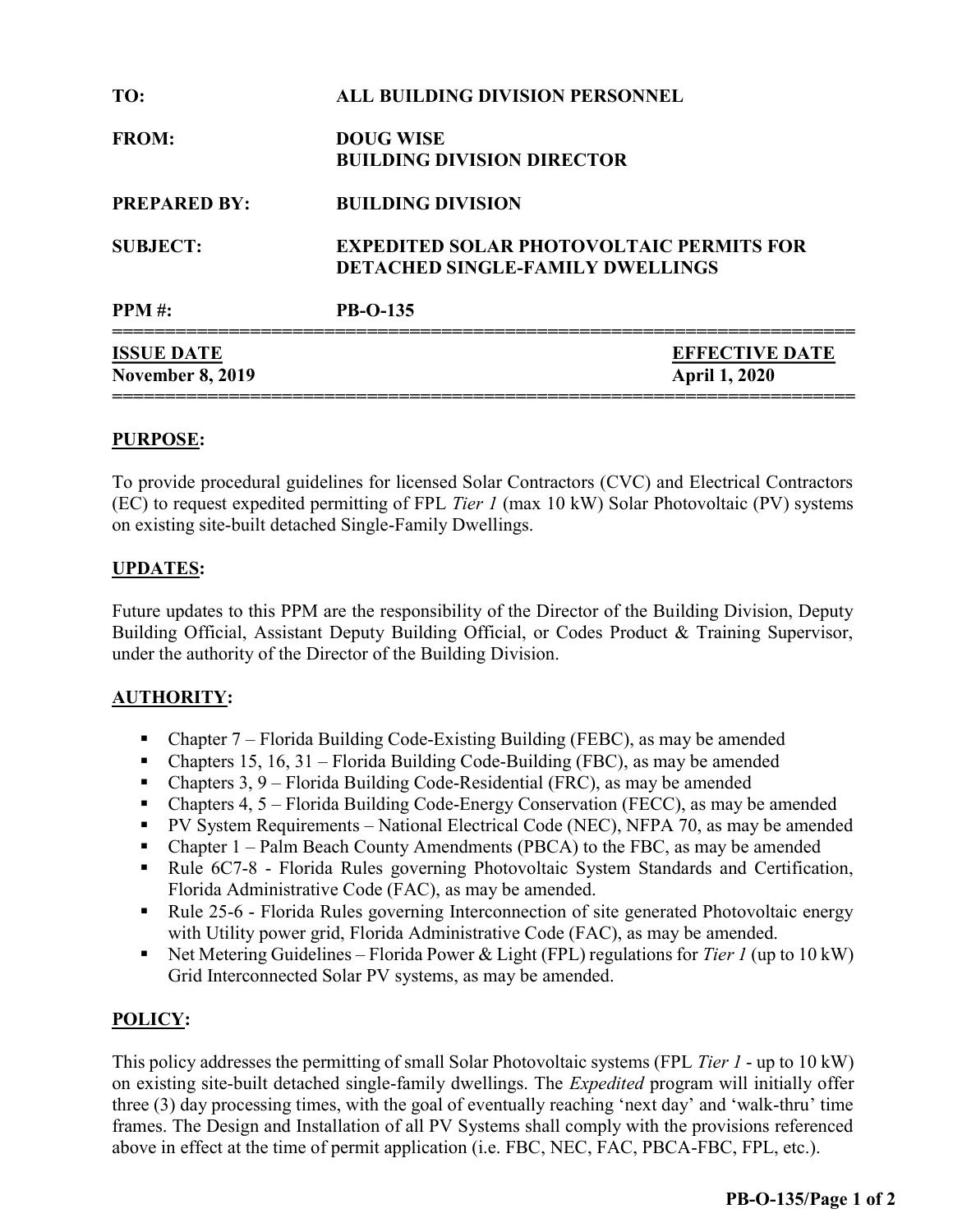### PROCEDURE:

The following procedures shall be followed for the Submittal, Review, Issuance, and Inspection of Expedited Solar Photovoltaic (PV) Systems proposed for detached Single-Family Dwellings:

### Permitting

The following documents shall be provided by a licensed CVC or EC Contractor. A CVC is required to subcontract an EC (via No-Fee sub permit) to make the final PV system connection to the house wiring for *Utility Grid-Interactive* systems.

- a. Two (2) completed copies:
	- i. FORM Expedited Solar PV Checklist  $(Attentionent A)$  initialed by the Qualifier
	- ii. FORM Expedited Solar PV Worksheet (Attachment B);
- b. Two (2) copies (Site-Specific):
	- i. Roof Layout Plan show location of panels/arrays (Installation Only in Zones 1 & 2).
	- ii. Structural Attachment Detail(s) clearly identify all components including racking, brackets, fasteners, etc. that are integral to wind-load resistance and transfer path;
	- iii. Electrical Plan clearly show all Wiring, J-Boxes, Combiner Boxes, Inverters, Panels, and Utility Interconnection Point locations; and verify all are listed for location and use.
	- iv. Label Requirements Specify all Marking and Labeling methods and locations per the National Electrical Code (NEC).

### **Revisions**

1. Office Revisions – Required for significant design modifications such as change of attachment methods or change of interconnection type (line/supply side tap ys load side interconnection) 2. Field Revisions – May be accepted by the Inspector for minor modifications in the field

### **Inspections**

1. Provide "Installation Certification Form" (Attachment C) and Photos (Item #3) to Inspector at Final Inspection.

- 2. Schedule "Final Electric" and "Final Solar PV" Inspections at same time (Line/Supply-Side connections require additional "Service Change" Inspection. Schedule by calling 561-233-5170).
- 3. Provide Photographic evidence of each phase of the installation (must be Site-specific):
	- a. Rack/Bracket mounting attachment to Structural members including Flashing & Sealing
	- b. Module attachment to Rack/Rail/Brackets, as applicable
	- c. Bonding attachments for PV Panels/Modules and Mounting system
	- d. Wiring installation and connections
	- e. Wiring method used through Attic, if applicable
	- f. Connections within each of the following: Combiner(s), Inverter(s), Transfer Switch(s), Panel(s), and the final Utility Interconnection point.

**DOUG WISE BUILDING DIVISION DIRECTOR** 

**Supersession History** 

1. PPM# PB-O-134, issued 1/10/20

2. PPM# PB-O-134, issued 4/1/20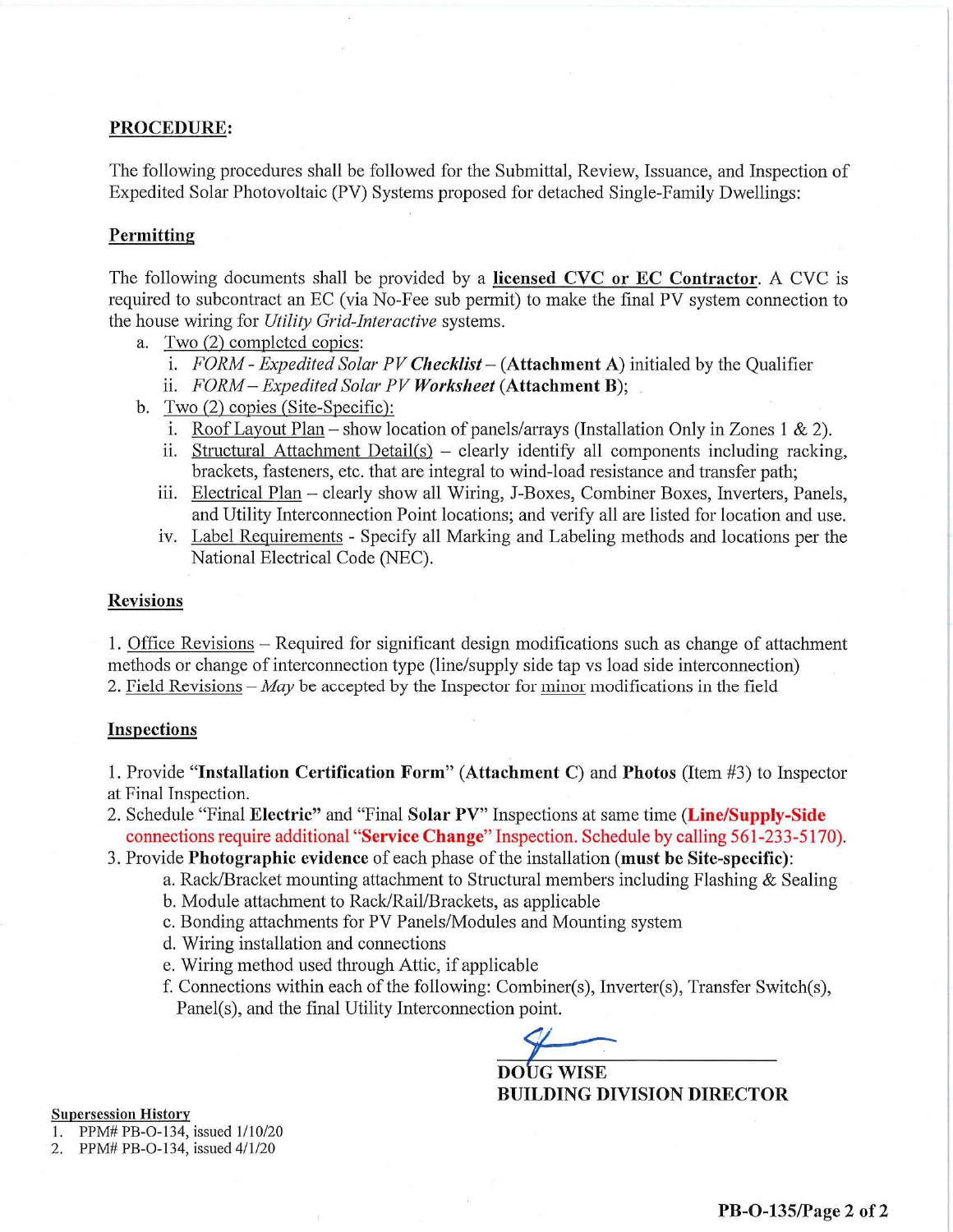

# *EXPEDITED SOLAR PV PERMIT APPLICATION* **CHECKLIST**

# *INTENDED FOR LICENSED CVC and EC CONTRACTORS ONLY*

Qualifier must certify **ALL**the following statements by Initialing each one (otherwise, submit application via normal process):

## **STRUCTURAL Details**

- \_\_\_\_\_\_This is a detached **Single Family Dwelling** (SFD), or, is a free-standing Residential Accessory Structure \_\_\_\_\_\_This structure is legally permitted, and is compliant with setbacks and height requirements
- \_\_\_\_\_\_*Expedited Solar PV Permit* Worksheet (**Attachment B**) is completed and attached
- The existing roof assembly and covering are in satisfactory condition for the proposed installation
- \_\_\_\_\_\_The Homeowner has been advised of the impact a rooftop installation might have on existing warranties
- The roof is framed with wood trusses or rafters at no greater than 24" on center
- \_\_\_\_\_\_The Design Wind Speed for the project is 170vult MPH; Exposure B or C
- \_\_\_\_\_\_The Mounting System is Site-Specifically Engineered to 170vult MPH wind-load pressures
- \_\_\_\_\_\_The Array supports are spaced so that no *Point Load* attachment exceeds 50 lbs. (see Worksheet).
- \_\_\_\_\_\_The Array supports are spaced so the *Distributed Load* does not exceed 5 psf. (see Worksheet)
- The Array is set back from all roof edges by at least 3' (feet)
- The Array does not cantilever over the perimeter anchors by more than 6" (inches)
- The gap under the modules to the roof surface does not exceed 12" (inches)
- \_\_\_\_\_\_Anchor-to-roof *Flashing*/*Sealing* method and product(s) are identified and listed for this use

# **ELECTRICAL Details**

- The Solar PV maximum load to be added to the panel-board/service is based on the rating of the system and is limited to 10 kW (see worksheet for wire, inverter, disconnect, etc. sizing limitations)
- The System is FSEC Certified or is designed by an appropriate licensed professional
- The PV System is composed of 4 series strings, or less, per Inverter
- \_\_\_\_\_\_All modules, inverters, combiner boxes, etc. are identified, listed and labeled for use in PV systems

### **ADDITIONAL DOCUMENTS REQUIRED**

- 1. Building Permit Application
- 2. Expedited Solar PV Worksheet (**Attachment B**)
- 3. Supporting certification and/or listing documents for all equipment and components
- 4. CVC required to subcontract with an EC (No-Fee sub permit) for final utility-interactive connection
- 5. *Qualifier's Certification of Installation* form (**Attachment C**) Submit to Inspector at Final Inspection
- 6. **Photographic evidence** of each phase of the installation (**must be verifiable as site-specific)**
	- a. Rack/Bracket mount attachments to Structural members
	- b. PV Module attachment to mounting Rack/Rail/Brackets
	- c. Array and Rack bonding attachments
	- d. Connections within Combiner, Inverter, Transfer Switch, Panel, and Utility Interconnection point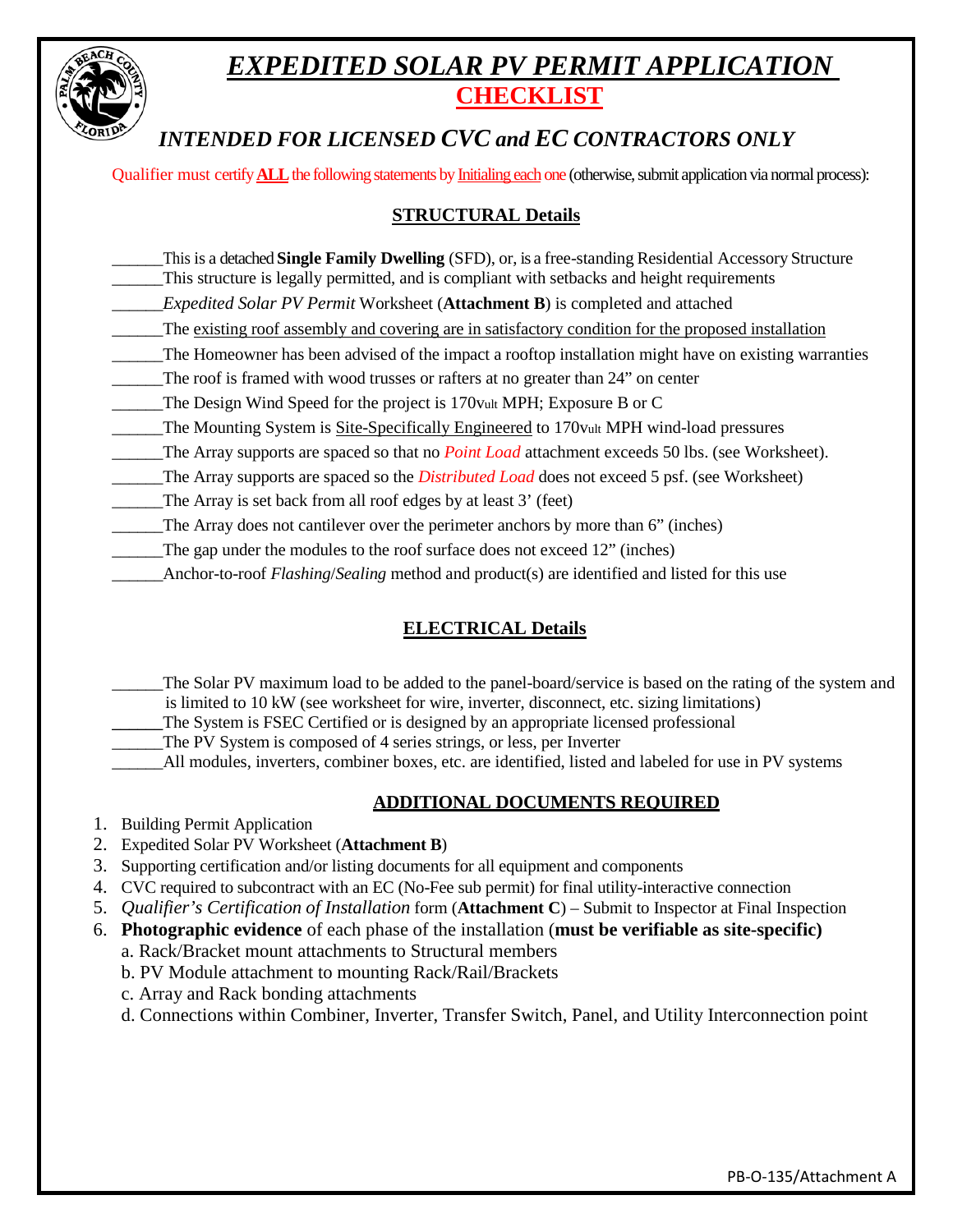# *EXPEDITED SOLAR PV PERMIT*

**WORKSHEET**

Address: \_\_\_\_\_\_\_\_\_\_\_\_\_\_\_\_\_\_\_\_\_\_\_\_\_\_\_\_\_\_\_\_\_\_\_\_\_\_\_\_\_\_\_\_\_\_\_\_\_\_\_\_\_\_\_\_\_\_\_\_\_\_\_\_\_\_\_\_\_\_\_\_\_\_\_\_\_\_\_\_\_\_\_\_\_\_\_\_\_\_

Racking/Mounting/Bracket Manufacturers (include specs): \_\_\_\_\_\_\_\_\_\_\_\_\_\_\_\_\_\_\_\_\_\_\_\_\_\_\_\_\_\_\_\_\_\_\_\_\_\_\_\_\_\_\_\_\_\_\_\_\_

Max Spacing between Brackets or Attachment Points on Rail: \_\_\_\_\_\_\_\_\_\_\_\_\_\_\_\_\_\_\_\_\_\_\_\_\_\_\_\_\_\_\_\_\_\_\_\_\_\_\_\_\_\_\_\_\_\_\_

\_\_\_\_\_**Engineered Attachment Detail is Included** showing ALL Components & Attachments within the wind load path *(Initial)*  $[i.e. PV Panel \rightarrow Bracket( s) \rightarrow Fastener(s) \rightarrow Rainard/or Mounting Feet \rightarrow Fastener(s) \rightarrow Structure$ ]

### **SOLAR ARRAY - Weight and Loading Calculations**

┱

 $\overline{1}$   $\overline{1}$ 

Point Load Calculation: Distributed Load Calculation**:**

| 1. Number of Panels in Array                                            | 5. Solar Panel area ( $l \times w$ ) ft <sup>2</sup>     |
|-------------------------------------------------------------------------|----------------------------------------------------------|
| 2. Total Weight of PV Modules and Rails                                 | $(*1 \times 45)$<br>6. Total Array Area                  |
| 3. Total Number of Attachment Points                                    | 7. *DISTRIBUTED LOAD*                                    |
| 4. Weight per Attachment Point $(^{\#2} \div {\#3})$                    | (Must be $\leq 5$ lb/ft <sup>2</sup> )<br>$(*2 \div *6)$ |
| <b>*POINT LOAD*</b> Must be $\leq$ 50 lbs.                              |                                                          |
|                                                                         | <b>UTILITY-INTERACTIVE Grid Connection Details:</b>      |
| <b>TOTAL PV Output Ampacity:</b><br><b>SUPPLY/LINE Side Connection:</b> | <b>Output Circuit Conductor Size:</b>                    |
| <b>Service Rating:</b>                                                  | <b>Splice/Tap Device:</b>                                |
| <b>Service Conductor Size:</b>                                          |                                                          |
| <b>LOAD Side Connection:</b>                                            |                                                          |

**Identify (circle) the system design: Wire/ OCPD/ Busbar/ Main Breaker [Table per NEC 705.12(D)]** 

| <b>Inverter Output</b><br><b>Maximum Current</b> | <b>Inverter OCPD</b><br><b>Required</b> | <b>Inverter Output</b><br><b>Conductor Size</b> | <b>Minimum Busbar Ampacity and Main Breaker Size</b><br><b>Combinations for LOAD Side Connection</b> |
|--------------------------------------------------|-----------------------------------------|-------------------------------------------------|------------------------------------------------------------------------------------------------------|
| 64 Amps                                          | 80 Amps                                 | 4 AWG                                           | 400/400 or 200/150                                                                                   |
| 56 Amps                                          | 70 Amps                                 | 4 AWG                                           | 225/200 or 250/225                                                                                   |
| 48 Amps                                          | 60 Amps                                 | 6 AWG                                           | 300/300 or 200/175                                                                                   |
| 40 Amps                                          | 50 Amps                                 | 8 AWG                                           | 125/100 or 150/125                                                                                   |
| 32 Amps                                          | 40 Amps                                 | 8 AWG                                           | 225/225 or 200/200 or 150/125                                                                        |
| 24 Amps                                          | 30 Amps                                 | <b>10 AWG</b>                                   | 150/150                                                                                              |
| 16 Amps                                          | 20 Amps                                 | <b>12 AWG</b>                                   | 100/100 or 70/60                                                                                     |
| 12 Amps                                          | 15 Amps                                 | <b>14 AWG</b>                                   | 80/80                                                                                                |

**I certify that all the foregoing information is accurate and all work performed will comply with all applicable codes & standards regulating construction.** 

Qualifier's Signature Print Name License #

PB-O-135/Attachment B